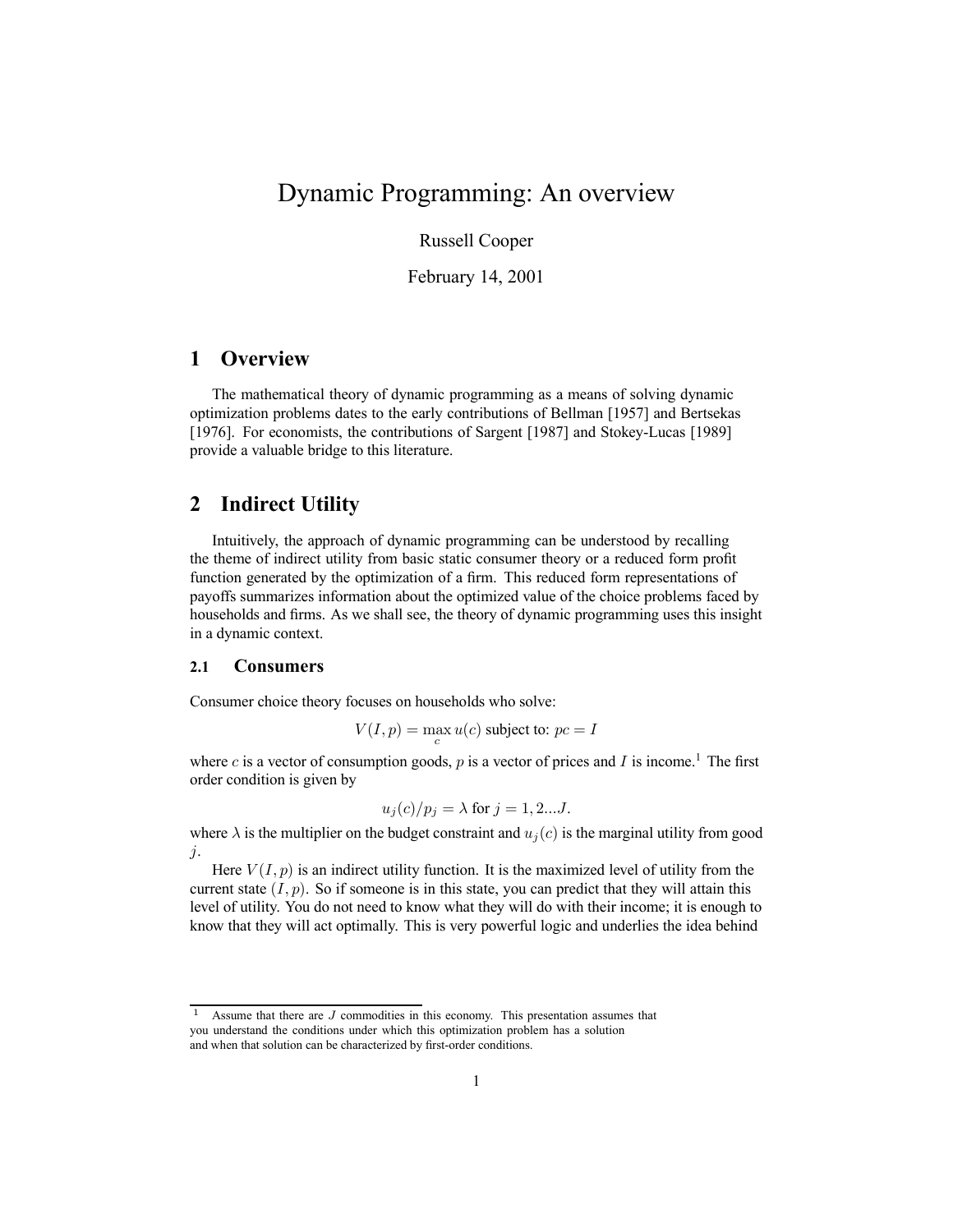the dynamic programming models studied below.

To illustrate, what happens if we give the consumer a bit more income? Welfare goes up by  $V_I(I,p) > 0$ . Can I predict what will happen with a little more income? Not really since the optimizing consumer is indifferent with respect to how this is spent:

$$
u_j(c)/p_j = V_I(I, p)
$$
 for all j.

It is in this sense that the indirect utility function summarizes the value of the households optimization problem and allows us to determine the marginal value of income without knowing further details about consumption functions.

Is this all we need to know about household behavior? No, this theory is static and thus ignores savings, spending on durable goods as well as uncertainty over the future. We will return to these in later chapters on the dynamic behavior of households. The point here was simply to recall a key object from optimization theory: the indirect utility function.

#### **2.2 Firms**

Suppose that a firm chooses how many workers to hire at a wage of  $w$  given its stock of capital,  $k$ . Thus the firm solves:

$$
\Pi(w,k) = \max_{l} pf(l,k) -wl.
$$

This will yield a labor demand function which depends on  $(w, k)$ . As with  $V(I, p)$ ,  $\Pi(w, k)$ summarizes the value of the firm given factor prices and the stock of capital,  $k$ . Both the flexible and fixed factors could be vectors. Think of  $\Pi(w, k)$  as an indirect profit function.

As with the households problem, given  $\Pi(w, k)$ , we can directly compute the marginal value of giving the firm some additional capital as  $\Pi_k(w, k)=p f_k(l, k)$  without knowing how the firm will adjust its labor input in response to the additional capital.

But, is this all there is to know about the firm's behavior? Surely not as we have not specified where  $k$  comes from. So the firm's problem is essentially dynamic though the demand for some of its inputs can be taken as a static optimization problem. These are important themes in the theory of factor demand and we will return to them in our firm applications.

## **3 Dynamic Optimization: A Cake Eating Example**

Here we will look at a very simple dynamic optimization problem. We begin with a finite horizon and then discuss extensions to the infinite horizon.<sup>2</sup>

Suppose that you have a cake of size  $W_1$ . At each point of time,  $t = 1, 2, 3, \dots T$  you can consume some of the cake and thus save the remainder. Let  $c_t$  be your consumption in period t and let  $u(c_t)$  represent the flow of utility from this consumption. The utility function is not indexed by time: preferences are stationary. Assume  $u(\cdot)$  is real-valued, differentiable, strictly increasing and strictly concave. Assume that  $\lim_{c\to 0} u'(c) \to \infty$ . Represent lifetime utility by

<sup>2</sup> For a very complete treatment of the finite horizon problem with uncertainty, see Bertsekas [1976, Ch. 2].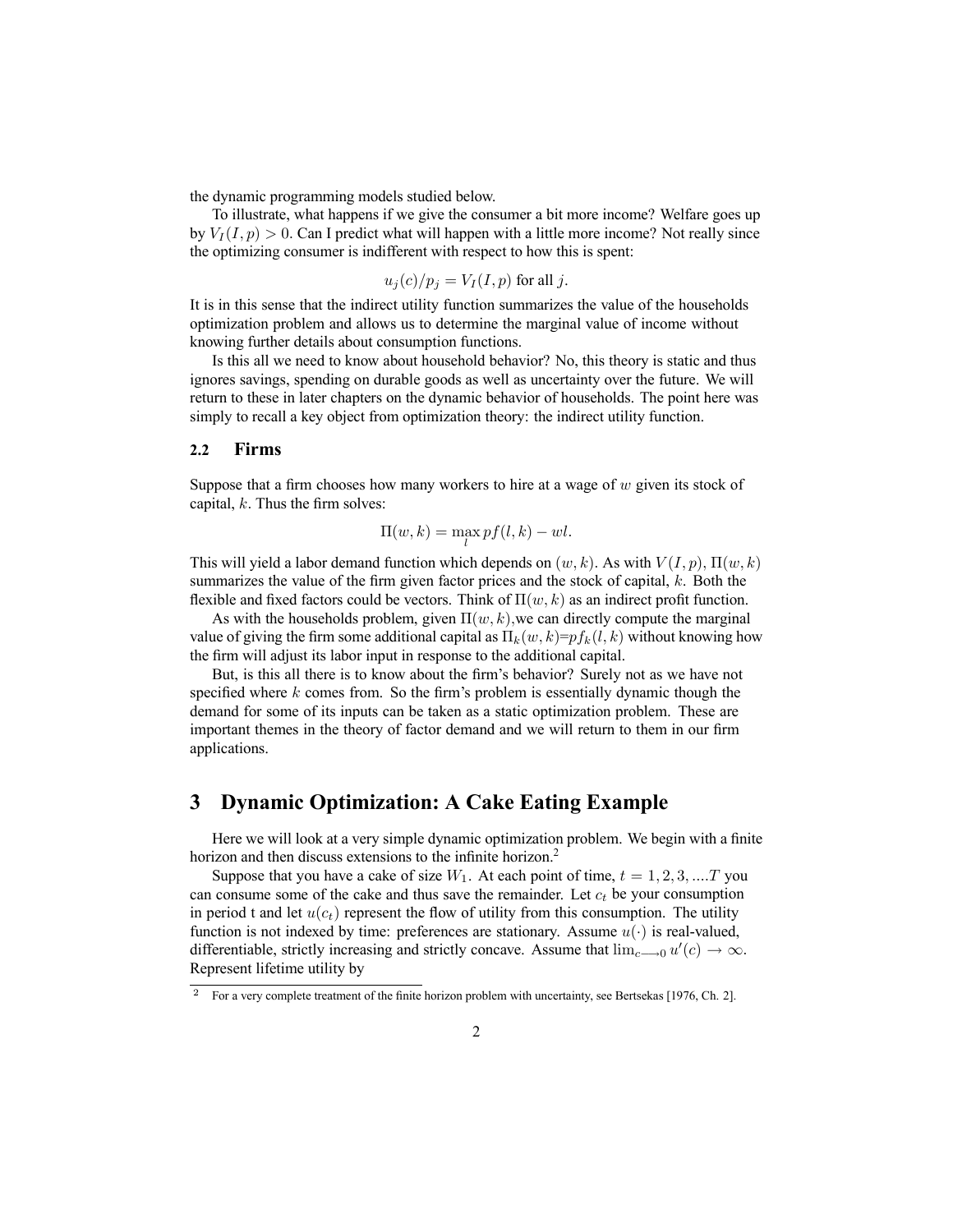$$
\sum_{t=1}^{T} \beta^{(t-1)} u(c_t)
$$

where  $0 \le \beta \le 1$  and  $\beta$  is called the **discount factor**. A related concept is the **discount rate** defined as  $\beta^{-1}$ .

For now, assume that the cake does not depreciate (melt) or grow. Hence, the evolution of the cake over time is governed by:

$$
W_{t+1} = W_t - c_t \tag{1}
$$

for  $t = 1, 2, ...T$ . How would you find the optimal path of consumption,  ${c_t}_{1}^{T}$ ?

#### **3.1 Direct Attack**

One approach is to solve the constrained optimization problem directly. This is called the **sequence problem** by Stokey-Lucas [1989]. Consider the problem of:

$$
\max_{\{c_t\}_{1}^T, \{W_t\}_{2}^{T+1}} \sum_{t=1}^T \beta^{(t-1)} u(c_t)
$$
 (2)

subject to the transition equation (1) which holds for  $t = 1, 2, 3, ...T$ . Also, there are non-negativity constraints on consumption and the cake given by:  $c_t \geq 0$  and  $W_t \geq 0$ . For this problem,  $W_1$  is given.

Alternatively, the flow constraints imposed by  $(1)$  for each t could be combined yielding:

$$
\sum_{t=1}^{T} c_t + W_{T+1} = W_1.
$$
 (3)

The non-negativity constraints are simpler:  $c_t \ge 0$  for  $t = 1, 2, ...T$  and  $W_{T+1} \ge 0$ . For now, we will work with the single resource constraint. This is a well-behaved problem as the objective is concave and continuous and the constraint set is compact. So there is a solution to this problem.<sup>3</sup>

Letting  $\lambda$  be the multiplier on (3), the first order conditions are given by:

$$
\beta^{t-1}u'(c_t) = \lambda
$$

for  $t = 1, 2, ..., T$  and

$$
\lambda = \phi
$$

where  $\phi$  is the non-negativity constraint on  $W_{T+1}$ . The non-negativity constraints on  $c_t \geq 0$ are ignored as we assume that the marginal utility of consumption becomes infinite as consumption approaches zero within any period.

Combining equations, we obtain an equation that links consumption across any two periods:

<sup>&</sup>lt;sup>3</sup> This comes from the Weierstrass theorem. See Bertsekas, [1976, Appendix B] or Stokey-Lucas [1989, Ch. 3] for a discussion.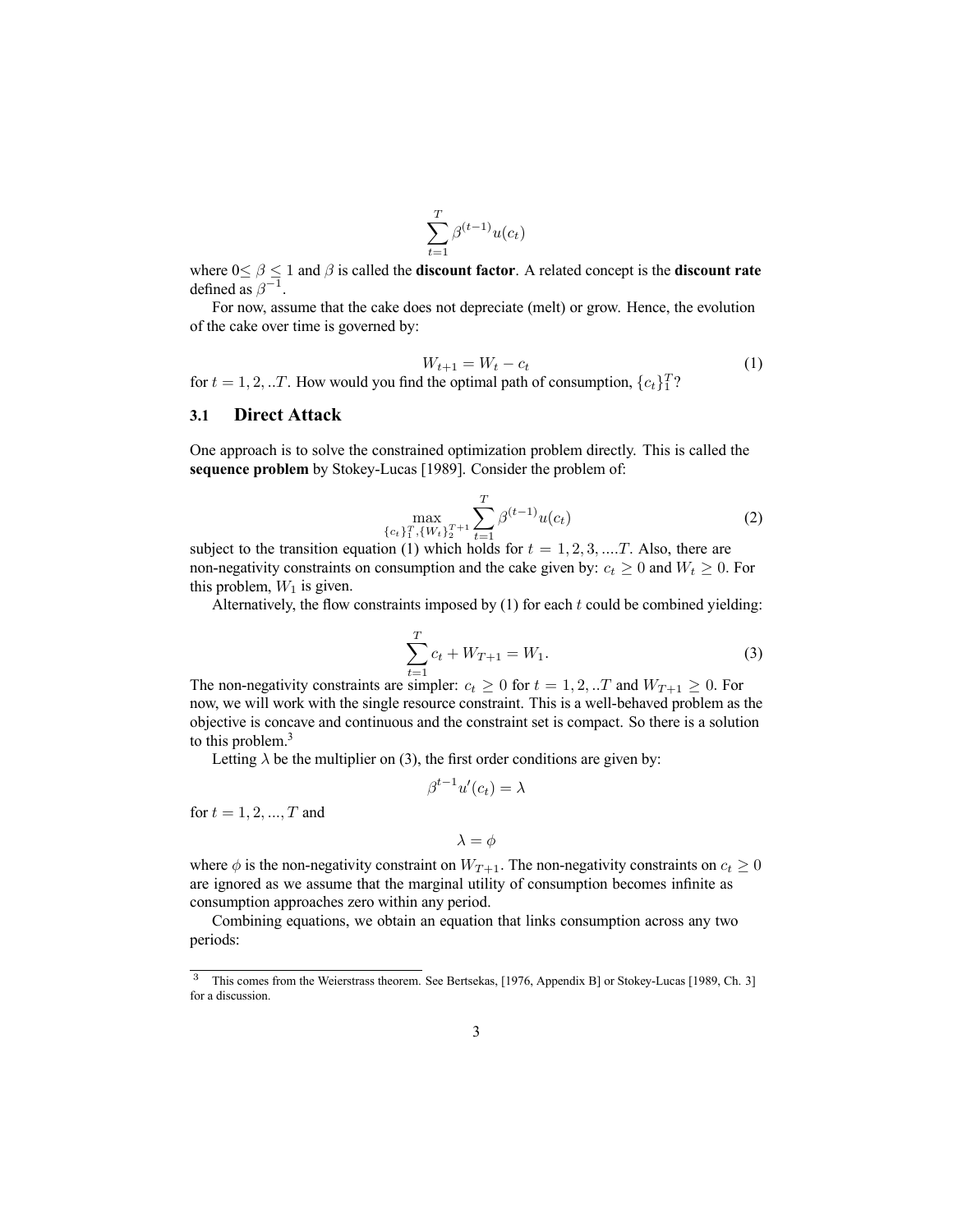$$
u'(c_t) = \beta u'(c_{t+1}).\tag{4}
$$

This is a necessary condition for optimality for **any** t: if it was violated, the agent could do better by adjusting  $c_t$  and  $c_{t+1}$ . Frequently (4) is referred to as an **Euler equation**.

To understand this condition, suppose that you have a proposed (candidate) solution for this problem given by  $\{c_t^*\}_1^T$ ,  $\{W_t^*\}_2^{T+1}$ . Essentially, the Euler equation says that the marginal utility cost of reducing consumption by  $\varepsilon$  in period t equals the marginal utility gain from consuming the extra  $\varepsilon$  of cake in the next period, which is discounted by  $\beta$ . If the Euler equation holds, then it is impossible to increase utility by moving consumption across adjacent periods given a candidate solution.

It should be clear though that this condition may not be sufficient: it does not cover deviations that last more than one period. For example, could utility be increased by reducing consumption by  $\varepsilon$  in period t saving the "cake" for two periods and then increasing consumption in period t+2? Clearly this is not covered by a single Euler equation. However, by combining the Euler equation that hold across period t and  $t + 1$  with that which holds for periods  $t + 1$  and  $t + 2$ , we can see that such a deviation will not increase utility. This is simply because the combination of Euler equations implies:

$$
u'(c_t) = \beta^2 u'(c_{t+2})
$$

so that the two-period deviation from the candidate solution will not increase utility.

As long as the problem is finite, the fact that the Euler equation holds across all adjacent periods implies that any finite deviations from a candidate solution that satisfies the Euler equations will not increase utility. Is this enough? Not quite. Imagine a candidate solution that satisfies all of the Euler equations but has the property that  $W_T > c_T$  so that there is cake left over. This is clearly an inefficient plan: having the Euler equations holding is necessary but not sufficient. Hence the optimal solution will satisfy the Euler equation for each period and the agent will consume the entire cake!

Formally, this involves showing the non-negativity constraint on  $W_{T+1}$  must bind. In fact, this constraint is binding in the above solution:  $\lambda = \phi > 0$ . This non-negativity constraint serves two important purposes. First, in the absence of a constraint that  $W_{T+1} \geq 0$ , the agent would clearly want to set  $W_{T+1} = -\infty$  and thus die with outstanding obligations. This is clearly not feasible. Second, the fact that the constraint is binding in the optimal solution guarantees that cake is not being thrown away after period T.

So, in effect, the problem is pinned down by an initial condition  $(W_1$  is given) and by a terminal condition ( $W_{T+1} = 0$ ). The set of  $(T - 1)$  Euler equations and (3), then determine the time path of consumption.

Let the solution to this problem be denoted by  $V_T(W_1)$  where T is the horizon of the problem and  $W_1$  is the initial size of the cake.  $V_T(W_1)$  represents the maximal utility flow from a  $T$  period problem given a size  $W_1$  cake. From now on, we call this a **value function**. This is completely analogous to the indirect utility functions expressed for the household and the firm.

As in those problems, a slight increase in the size of the cake leads to an increase in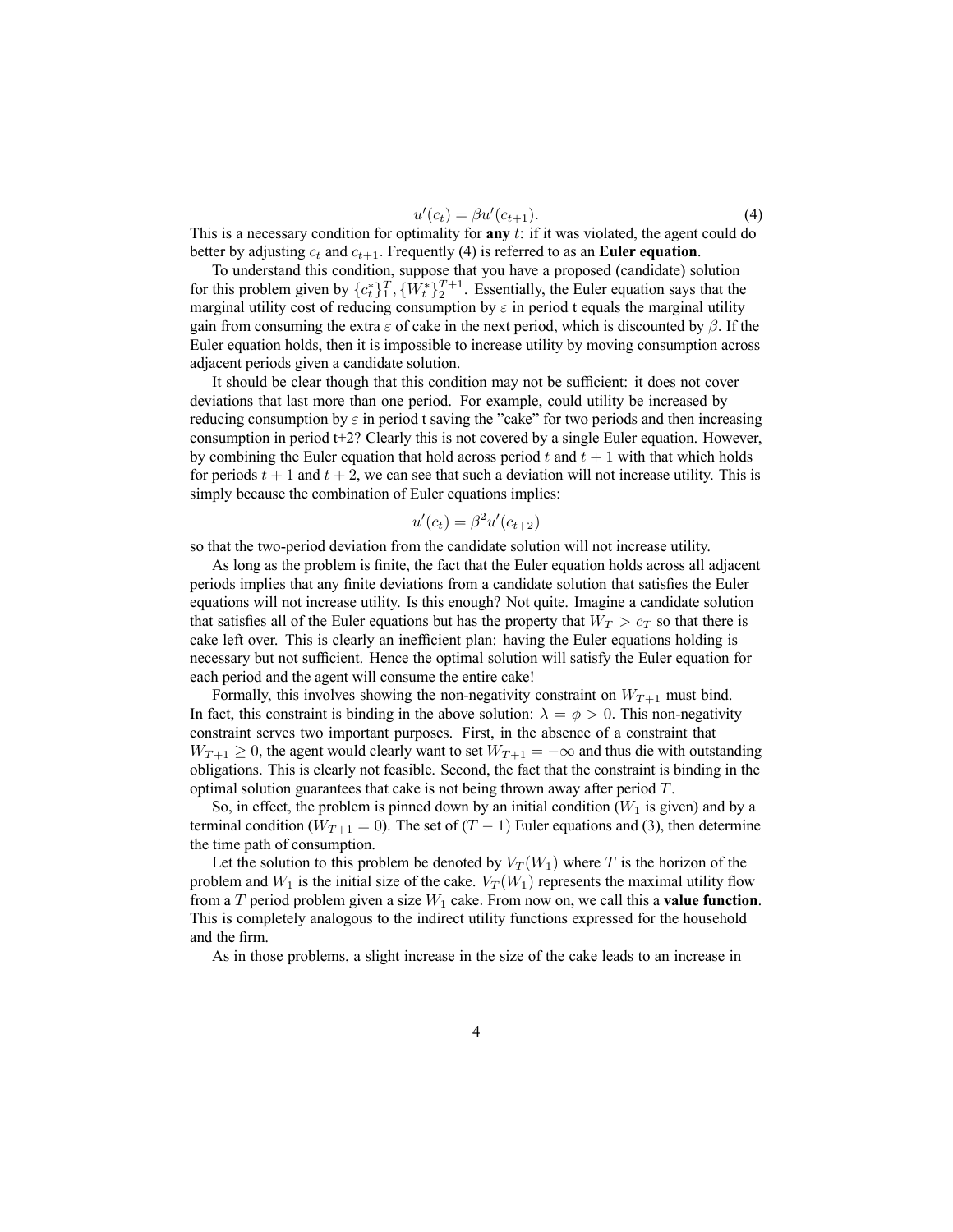lifetime utility equal to the marginal utility in any period. That is,

$$
V'_T(W_1) = \lambda = \beta^{t-1} u'(c_t), t = 1, 2, ...T.
$$

It doesn't matter when the extra cake is eaten given that the consumer is acting optimally. This is analogous to the point raised above about the effect on utility of an increase in income in the consumer choice problem with multiple goods.

#### **3.2 Dynamic Programming Approach**

Suppose that we change the above problem slightly: we add a period 0 and give an initial cake of size  $W_0$ . One approach to determining the optimal solution of this augmented problem is to go back to the sequence problem and resolve it using this longer horizon and new constraint. But, having done all of the hard work with the T period problem, it would be nice not to have to do it again!

#### **3.2.1 Finite Horizon Problem**

The dynamic programming approach provides a means of doing so. It essentially converts a (arbitrary) T period problem into a 2 period problem with the appropriate rewriting of the objective function. In doing so, it uses the value function obtained from solving a shorter horizon problem.

So, when we consider adding a period 0 to our original problem, we can take advantage of the information provided in  $V_T(W_1)$ , the solution of the T period problem given  $W_1$  from (2). Given  $W_0$ , consider the problem of

$$
\max_{c_0} u(c_0) + \beta V_T(W_1) \tag{5}
$$

where

$$
W_1 = W_0 - c_0
$$
;  $W_0$  given.

In this formulation, the choice of consumption in period 0 determines the size of the cake that will available starting in period 1,  $W_1$ . So instead of choosing a sequence of consumption levels, we are just choosing  $c_0$ . Once  $c_0$  and thus  $W_1$  are determined, the value of the problem from then on is given by  $V_T(W_1)$ . This function completely summarizes optimal behavior from period 1 onwards. For the purposes of the dynamic programming problem, it doesn't matter how the cake will be consumed after the initial period. All that is important is that the agent will be acting optimally and thus generating utility given by  $V_T(W_1)$ . This is the **principle of optimality**, due to Richard Bellman, at work. With this knowledge, an optimal decision can be made regarding consumption in period 0.

Note that the first order condition (assuming that  $V_T(W_1)$  is differentiable) is given by:

$$
u'(c_0) = \beta V'_T(W_1)
$$

so that the marginal gain from reducing consumption a little in period 0 is summarized by the derivative of the value function. As noted in the earlier discussion of the T period sequence problem,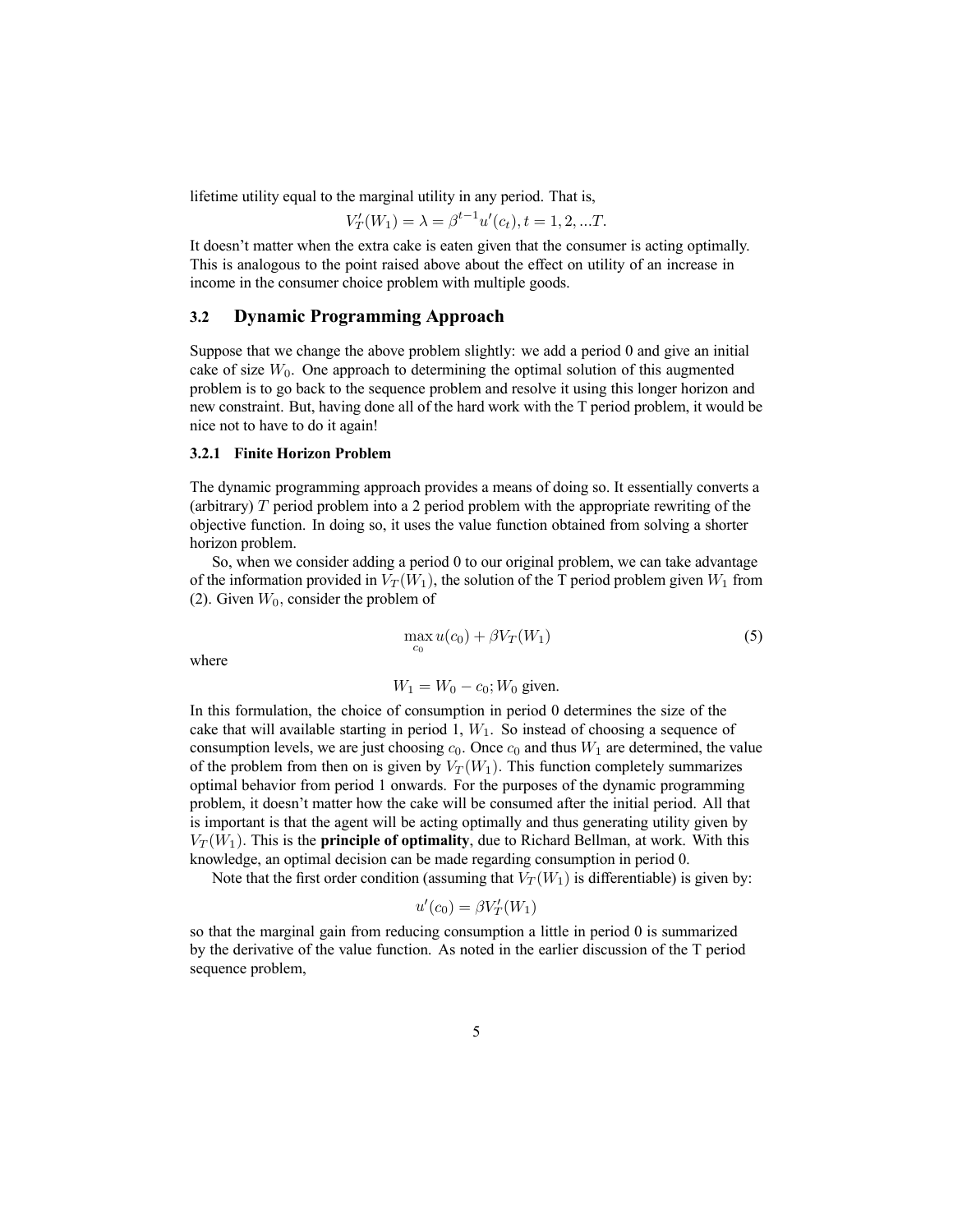$$
V'_T(W_1) = u'(c_1) = \beta^t u'(c_{t+1})
$$

for  $t = 1, 2, \ldots T - 1$ . Using these two conditions together yields

$$
u'(c_t) = \beta u'(c_{t+1}),
$$

for  $t = 0, 1, 2, \ldots T - 1$ , a familiar necessary condition for an optimal solution.

Since the Euler conditions for the other periods underlie the creation of the value function, one might suspect that the solution to the  $T + 1$  problem using this dynamic programming approach is identical to that from using the sequence approach.4 This is clearly true for this problem: the set of first order conditions for the two problems are identical and thus, given the strict concavity of the  $u(c)$  functions, the solutions will be identical as well.

The apparent ease of this approach though is a bit misleading. We were able to make the problem look simple by pretending that we actually knew  $V_T(W_1)$ . Of course, we had to solve for this either by tackling a sequence problem directly or by building it recursively starting from an initial single period problem.

On this latter approach, we could start with the single period problem implying  $V_1(W_1)$ . We could then solve (5) to build  $V_2(W_1)$  for any T. Given this function, we could move to a solution of the  $T + 3$  problem and proceed iteratively.

#### **3.2.2 Example**

We illustrate the construction of the value function in a specific example. Assume  $u(c) = ln(c)$ . Suppose that  $T = 1$ . Then  $V_1(W_1) = ln(W_1)$ .

For  $T = 2$ , the first order condition from (2) is

$$
1/c_1 = \beta/c_2
$$

and the resource constraint is

$$
W_1 = c_1 + c_2.
$$

Working with these two conditions:

$$
c_1 = W_1/(1+\beta)
$$
 and  $c_2 = \beta W_1/(1+\beta)$ .

From this, we can solve for the value of the 2-period problem:

$$
V_2(W_1) = \ln(c_1) + \beta \ln(c_2) = A_2 + B_2 \ln(W_1)
$$
\n(6)

where  $A_2$  and  $B_2$  are constants associated with the two period problem. These constants are given by:

$$
A_2 = \ln(1/(1+\beta) + \beta \ln(\beta/(1+\beta)) \qquad B_2 = (1+\beta)
$$

Importantly,  $(6)$  does not include the *max* operator as we are substituting the maximized values into that value function.

Using this function, the  $T = 3$  problem can then be written as:

<sup>&</sup>lt;sup>4</sup> By the sequence approach, we mean solving the problem using the direct approach outlined in the previous section.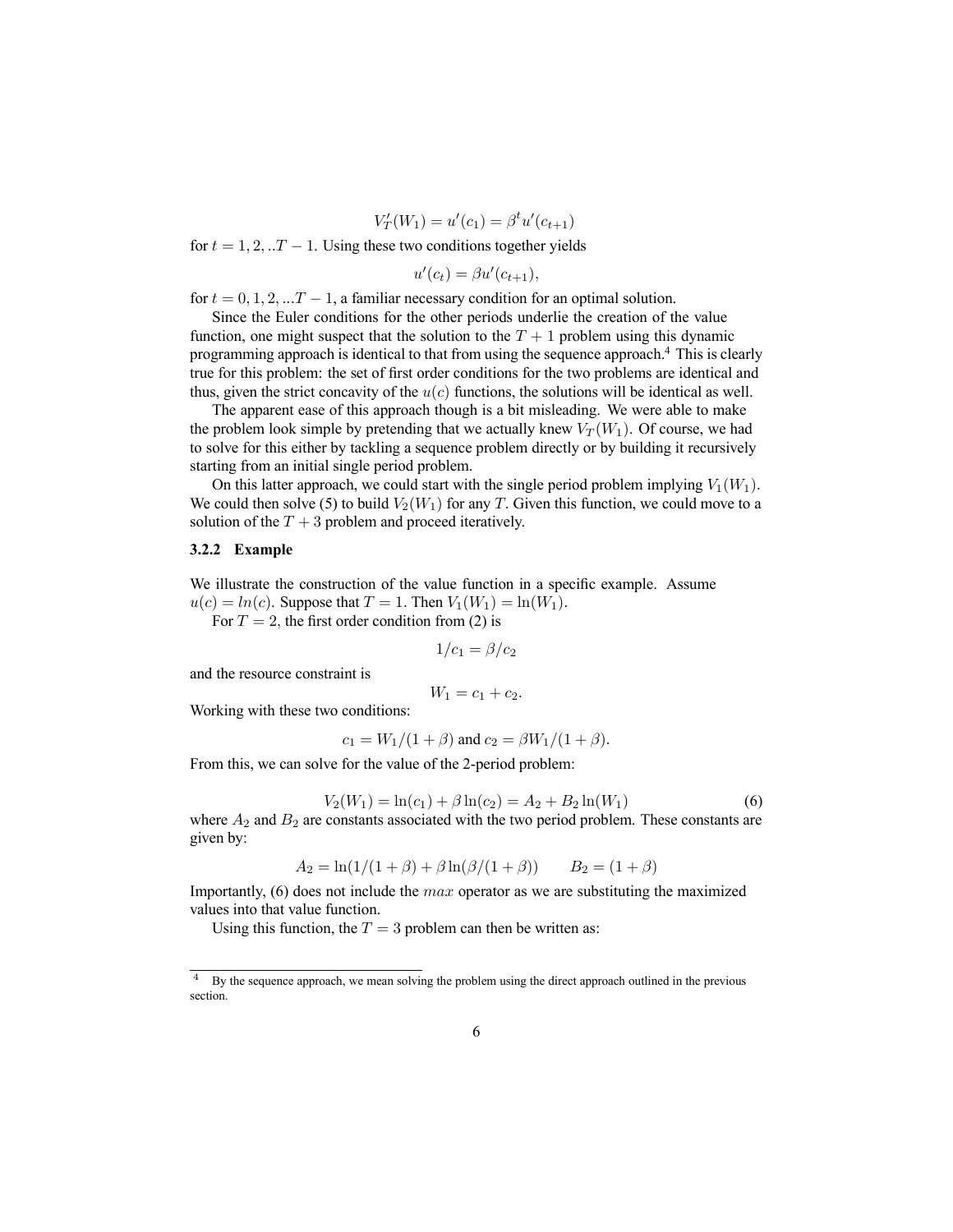$$
V_3(W_1) = \max_{W_2} \ln(W_1 - W_2) + \beta V_2(W_2)
$$

where the choice variable is the state in the subsequent period. The first order condition is:

$$
\frac{1}{c_1} = \beta V_2'(W_2).
$$

Using (6) evaluated at a cake of size  $W_2$ , we can solve for  $V_2'(W_2)$  implying:

$$
\frac{1}{c_1} = \beta \frac{B_2}{W_2} = \frac{\beta}{c_2}.
$$
<sup>5</sup>

Further, we know from the 2-period problem that

$$
1/c_2 = \beta/c_3.
$$

This plus the resource constraint allows us to construct the solution of the 3-period problem:

 $c_1 = W_1/(1+\beta+\beta^2), \quad c_2 = \beta W_1/(1+\beta+\beta^2), \quad c_3 = \beta^2 W_1/(1+\beta+\beta^2).$ Substituting into  $V_3(W_1)$  yields

$$
V_3(W_1) = A_3 + B_3 \ln(W_1)
$$

where

 $A_3 = \ln(1/(1+\beta+\beta^2)+\beta\ln(\beta/(1+\beta+\beta^2))+\beta^2\ln(\beta^2/(1+\beta+\beta^2)),$   $B_3 = (1+\beta+\beta^2)$ This solution can be verified from a direct attack on the 3 period problem using (2) and (3).

# **4 Some Extensions of the Cake Eating Problem**

Here we go beyond the T period problem to illustrate some ways to use the dynamic programming framework. This is intended as an overview and the details of the assertions and so forth will be provided below.

#### **4.1 Infinite Horizon**

#### **4.1.1 Basic Structure**

Suppose that we consider the above problem and allow the horizon to go to infinity. As before, one can consider solving the infinite horizon sequence problem given by:

$$
\max_{\{c_t\}_{1}^{\infty}, \{W_t\}_{2}^{\infty}} \sum_{t=1}^{\infty} \beta^t u(c_t)
$$

along with the transition equation of

$$
W_{t+1} = W_t - c_t
$$

<sup>&</sup>lt;sup>5</sup> Here  $c_2$  the consumption level in the second period of the three-period problem and thus is the same as the level of consumption in the first period of the two-period problem.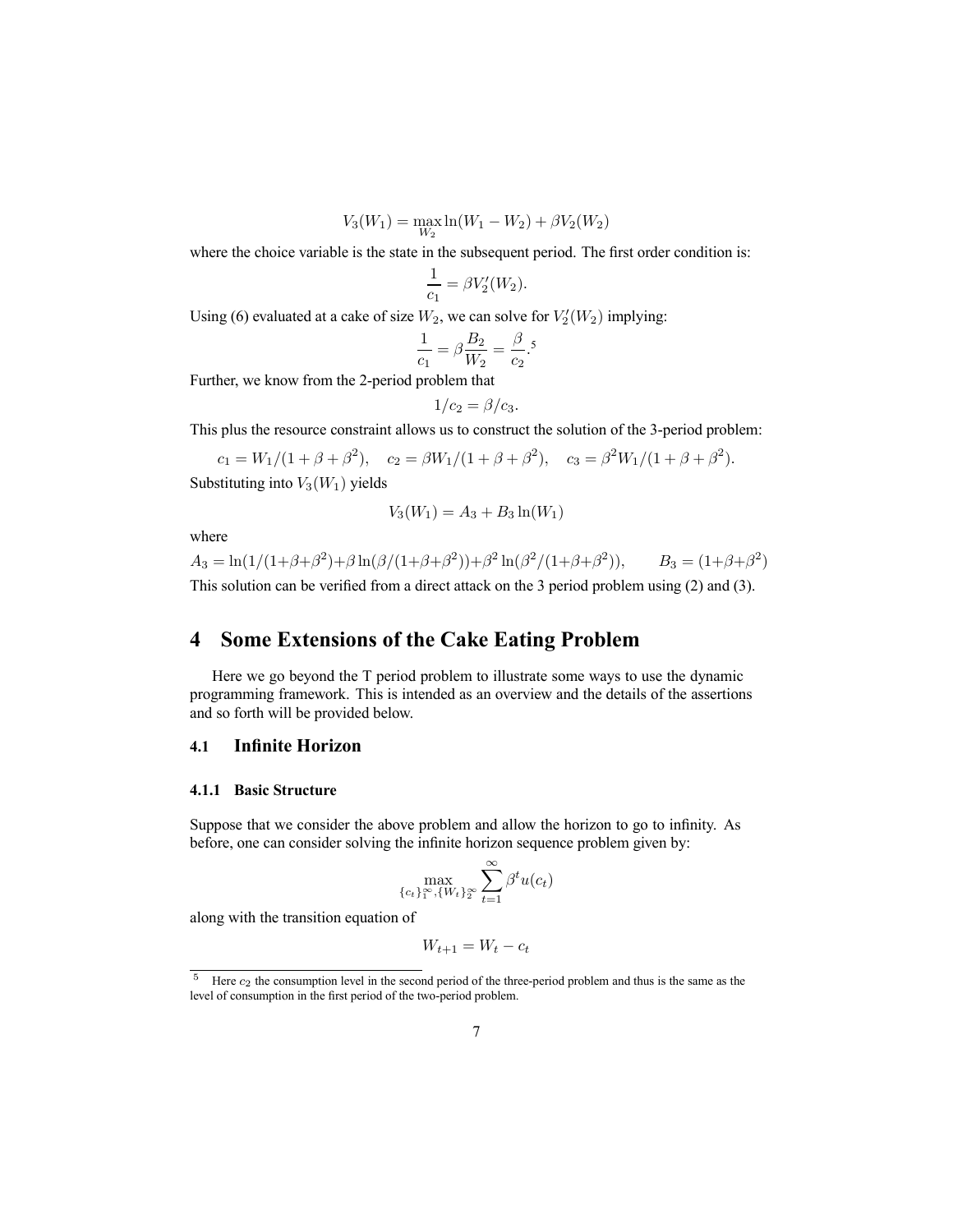for  $t=1,2,......$ 

Specifying this as a dynamic programming problem,

$$
V(W) = \max_{c \in [0, W]} u(c) + \beta V(W - c)
$$

for all W. Here  $u(c)$  is again the utility from consuming c units in the current period.  $V(W)$  is the value of the infinite horizon problem starting with a cake of size W. So in the given period, the agent chooses current consumption and thus reduces the size of the cake to  $W' = W - c$ , as in the transition equation. We use variables with primes to denote future values. The value of starting the next period with a cake of that size in then given by  $V(W - c)$  which is discounted at rate  $\beta < 1$ .

For this problem, the **state variable** is the size of the cake (W) that is given at the start of any period. The state completely summarizes all information from the past that is needed for the forward looking optimization problem. The **control variable** is the variable that is being chosen. In this case, it is the level of consumption in the current period,  $c$ . Note that  $c$  lies in a compact set. The dependence of the state tomorrow on the state today and the control today, given by

$$
W' = W - c
$$

is called the **transition equation**.

Alternatively, we can specify the problem so that instead of choosing today's consumption we choose tomorrow's state.

$$
V(W) = \max_{W' \in [0, W]} u(W - W') + \beta V(W')
$$
\n(7)

for all W. Either specification yields the same result. But choosing tomorrow's state often makes the algebra a bit easier so we will work with (7).

This expression is known as a **functional equation** and is often called a Bellman equation after Richard Bellman, one of the originators of dynamic programming. Note that the unknown in the Bellman equation is the value function itself: the idea is to find a function  $V(W)$  that satisfies this condition for all W. Unlike the finite horizon problem, there is no terminal period to use to derive the value function. In effect, the fixed point restriction of having  $V(W)$  on both sides of (7) will provide us with a means of solving the functional equation.

Note too that time itself does not enter into Bellman's equation: we can express all relations without an indication of time. This is the essence of **stationarity**. <sup>6</sup> In fact, we will ultimately use the stationarity of the problem to make arguments about the existence of a value function satisfying the functional equation.

A final very important property of this problem is that all information about the past that bears on current and future decisions is summarized by  $W$ , the size of the cake at the start of the period. Whether the cake is of this size because we initially had a large cake and ate a lot or a small cake and were frugal is not relevant. All that matters is that we have a cake of a given size. This property partly reflects the fact that the preferences of the agent do not

As you may already know, stationarity is vital in econometrics as well. Thus making assumptions of stationarity in economic theory have a natural counterpart in empirical studies. In some cases, we will have to modify optimization problems to ensure stationarity.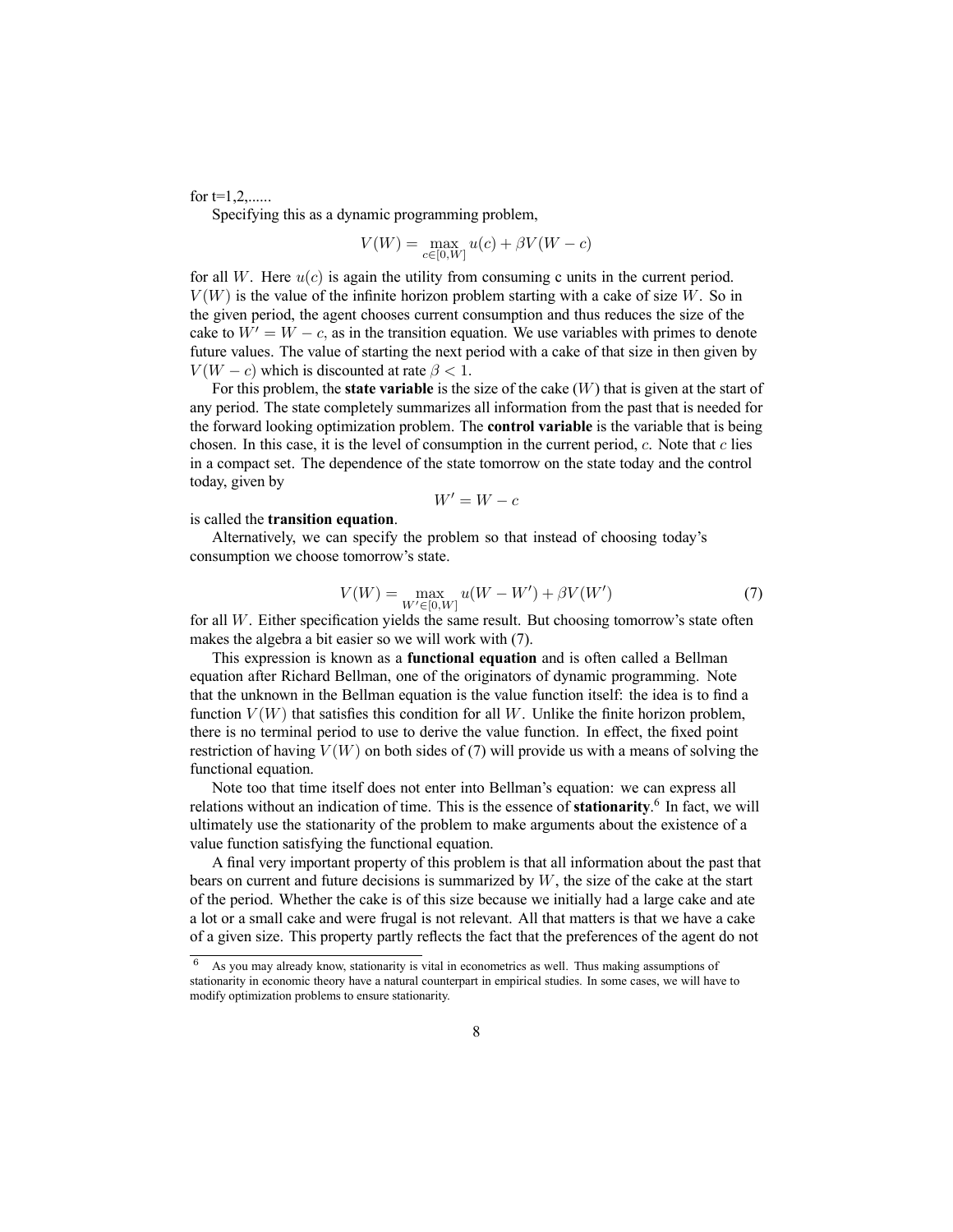depend on past consumption. But, in fact, if this was the case, we could amend the problem to allow this possibility.

The next part of this chapter addresses the question of whether there exists a value function that satisfies (7). For now, we assume that a solution exists and explore its properties.

The first order condition for the optimization problem in (7) can be written as

$$
u'(c) = \beta V'(W').
$$

This looks simple but what is the derivative of the value function? This seems particularly hard to answer since we do not know  $V(W)$ . However, we take use the fact that  $V(W)$  satisfies (7) for all W. Assuming that this value function is differentiable,

$$
V'(W) = u'(c),
$$

a result we have seen before. Since this holds for all  $W$ , it will hold in the following period yielding:

$$
V'(W') = u'(c').
$$

Substitution leads to the usual Euler equation:

$$
u'(c) = \beta u'(c').
$$

Thus the solution to the cake eating problem will satisfy this necessary condition for all W.

The link from the level of consumption and next period's cake (the controls from the different formulations) to the size of the cake (the state) is given by the **policy function:**

$$
c = \phi(W), \quad W' = \varphi(W) \equiv W - \phi(W).
$$

Using these in the Euler equation reduces the problem to these policy functions alone:

$$
u'(\phi(W)) = \beta u'(\phi(W - \phi(W)))
$$

for all W.

#### **4.1.2 An Example**

In general, actually finding closed form solutions for the value function and the resulting policy functions is not possible. In those cases, we try to characterize certain properties of the solution and, for some exercises, we solve these problems numerically.

However, as suggested by the analysis of the finite horizon examples, there are some versions of the problem we can solve completely. Suppose then, as above, that  $u(c) = ln(c)$ . Given the results for the T-period problem, we might conjecture that the solution to the functional equation takes the form of:

$$
V(w) = A + B\ln(W)
$$

for all  $W$ . With this guess we have reduced the dimensionality of the unknown function  $V(W)$  to two parameters, A and B. But can we find values for A and B such that  $V(W)$ will satisfy the functional equation?

Taking this guess as given and using the special preferences, the functional equation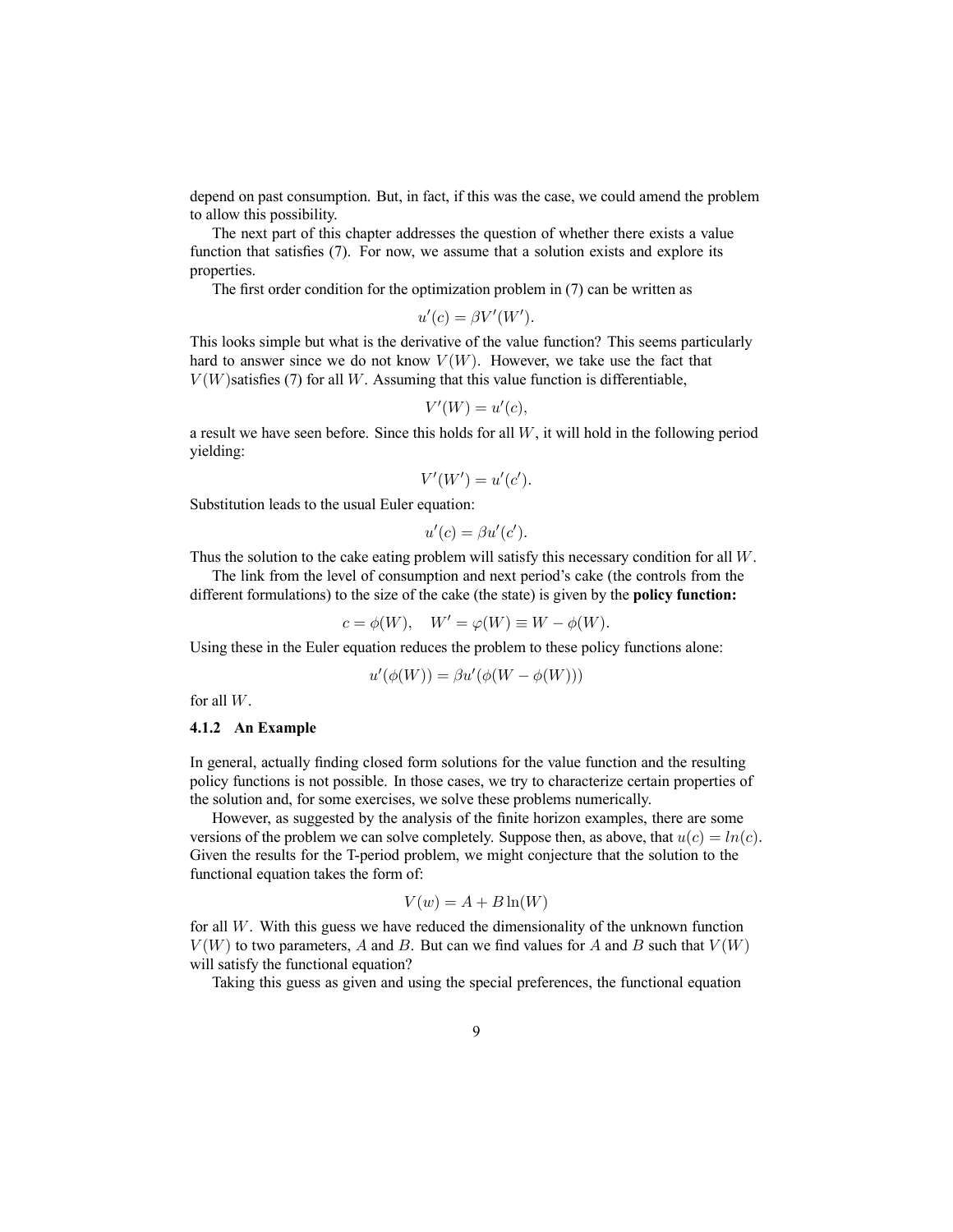becomes:

$$
A + B\ln(W) = \max_{W'} \ln(W - W') + \beta(A + B\ln(W')) \tag{8}
$$

for all  $W$ . After some algebra, the first-order condition implies:

$$
W' = \varphi(W) = \frac{\beta B}{(1 + \beta B)}W.
$$

Using this in (8) implies:

$$
A + B\ln(W) = \ln\frac{W}{(1+\beta B)} + \beta(A + B\ln(\frac{\beta BW}{(1+\beta B)}))
$$

for all W. Collecting terms into a constant and terms that multiply  $ln(W)$  and then imposing the requirement that the functional equation must hold for all  $W$ , we find that

$$
B=1/(1-\beta)
$$

is required for a solution. Given this, there is a complicated expression that can be used to find A. To be clear then we have indeed guessed a solution to the functional equation. We know that because we can solve for  $(A, B)$  such that the functional equation holds for all W using the optimal consumption and savings decision rules.

With this solution, we know that

$$
c = W(1 - \beta), W' = \beta W.
$$

Evidently, the optimal policy is to save a constant fraction of the cake and eat the remaining fraction.

Interestingly, the solution to  $B$  could be guessed from the solution to the T-horizon problems where

$$
B_T = \sum_{t=1}^T \beta^{t-1}.
$$

Evidently,  $B = \lim_{T \to \infty} B_T$ . In fact, we will be exploiting the theme that the value function which solves the infinite horizon problem is related to the limit of the finite solutions in much of our numerical analysis.

#### **4.1.3 Exercises**

Here are some exercises that add some interesting elements to this basic structure.

**Exercise 1**: Suppose that utility in period t was given by  $u(c_t, c_{t-1})$ . How would you solve the T period problem with these preferences? Interpret the first order conditions. How would you formulate the Bellman equation for the infinite horizon version of this problem?

**Exercise 2**: Suppose that the transition equation was modified so that

 $W_{t+1} = \rho W_t - c_t$ 

where  $\rho > 0$  represents a return from the holding of cake inventories. How would you solve the T period problem with this storage technology? Interpret the first order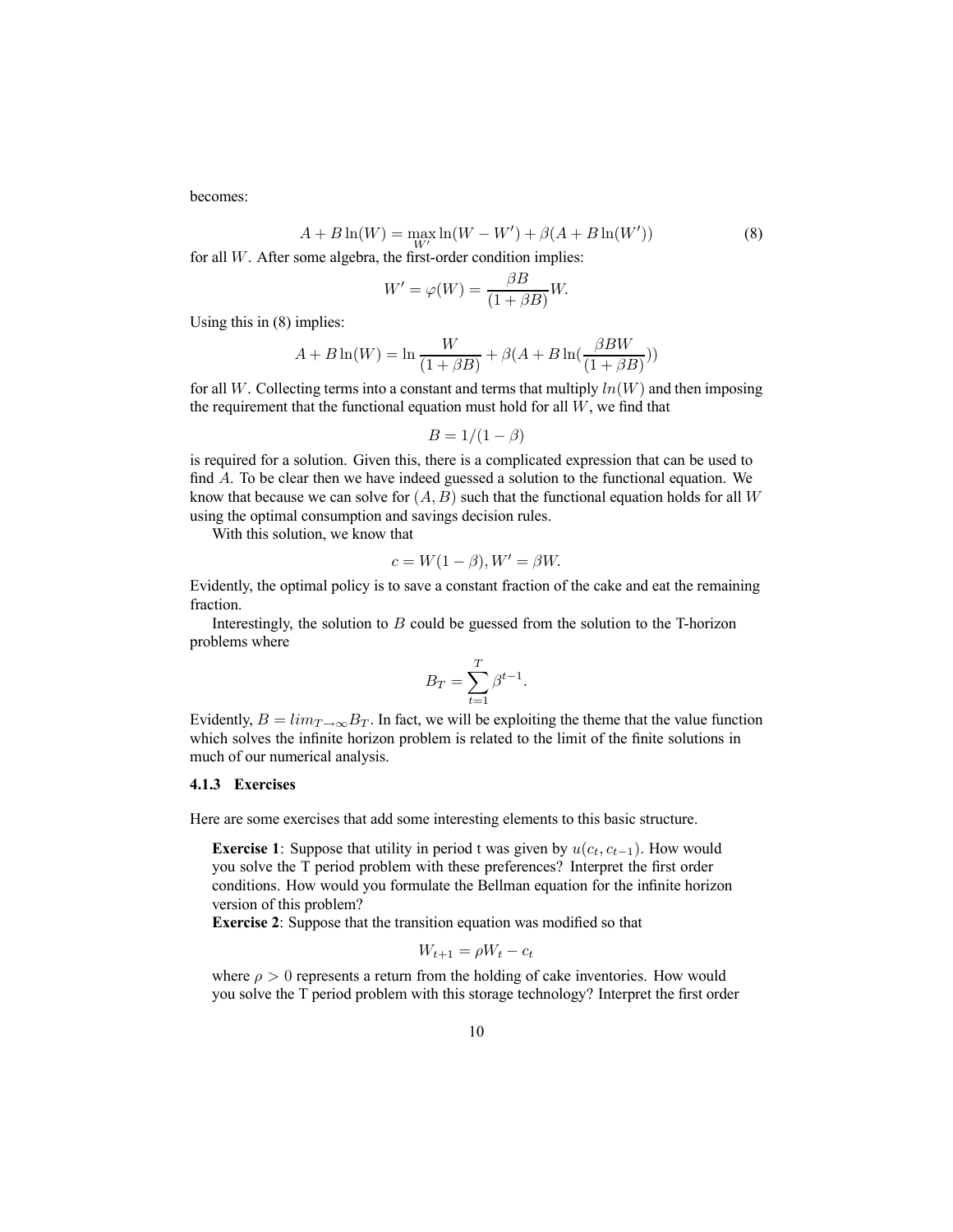conditions. How would you formulate the Bellman equation for the infinite horizon version of this problem? Does the size of  $\rho$  matter in this discussion? Explain.

#### **4.2 Taste Shocks**

One of the convenient features of the dynamic programming problem is the simplicity with which one can introduce uncertainty.<sup>7</sup> For the cake eating problem, the natural source of uncertainty has to do with the agent's tastes. In other settings we will focus on other sources of uncertainty having to do with the productivity of labor or the endowment of households.

To allow for variations in tastes, suppose that utility over consumption is given by:

 $\varepsilon u(c)$ 

where  $\varepsilon$  is a random variable whose properties we will describe below. The function  $u(c)$  is strictly increasing and strictly concave. Otherwise, the problem is the original cake eating problem with an initial cake of size W.

In problems with stochastic elements, it is critical to be precise about the timing of events. Does the optimizing agent know the current shocks when making a decision? For this analysis, assume that the agent knows the value of the taste shock when making current decisions but does not know future values. Thus the agent must use expectations of future values of  $\varepsilon$  when deciding how much cake to eat today: it may be optimal to consume less today (save more) in anticipation of a high realization of  $\varepsilon$  in the future.

For simplicity, assume that the taste shock takes on only two values:  $\varepsilon \in {\varepsilon_h, \varepsilon_l}$  with  $\varepsilon_h > \varepsilon_l > 0$ . Further, we assume that the taste shock follows a first -order Markov process which means that the probability a particular realization of  $\varepsilon$  occurs in the current period depends **only** the value of  $\varepsilon$  attained in the previous period.<sup>8</sup> For notation, let  $\pi_{ij}$  denote the probability that the value of  $\varepsilon$  goes from state i in the current period to state j in the next period. For example,  $\pi_{lh}$  is given by:

$$
\pi_{lh} \equiv \text{Prob}(\varepsilon' = \varepsilon_h | \varepsilon = \varepsilon_l)
$$

where  $\varepsilon'$  refers to the future value of  $\varepsilon$ . Clearly  $\pi_{ih} + \pi_{il} = 1$  for  $i = h, l$ . Let  $\Pi$  be a 2x2 matrix with a typical element  $\pi_{ij}$  which summarizes the information about the probability of moving across states. This matrix is naturally called a **transition matrix**.

Given this notation and structure, we can turn to the cake eating problem. It is critical to carefully define the state of the system for the optimizing agent. In the nonstochastic problem, the state was simply the size of the cake. This provided all the information the agent needed to make a choice. When taste shocks are introduced, the agent needs to take this into account as well. In fact, the taste shocks provide information about current payoffs and, through the Π matrix, are informative about the future value of the taste shock as well.

Formally, Bellman equation is:

<sup>7</sup> To be careful, here we are adding shocks that take values in a finite and thus countable set. See the discussion in Bertsekas [1976, 2.1] for an introduction to the complexities of the problem with more general statements of uncertainty.

The evolution can also depend on the control of the previous period. Note too that by appropriate rewriting of the state space, richer specifications of uncertainty can be encompassed.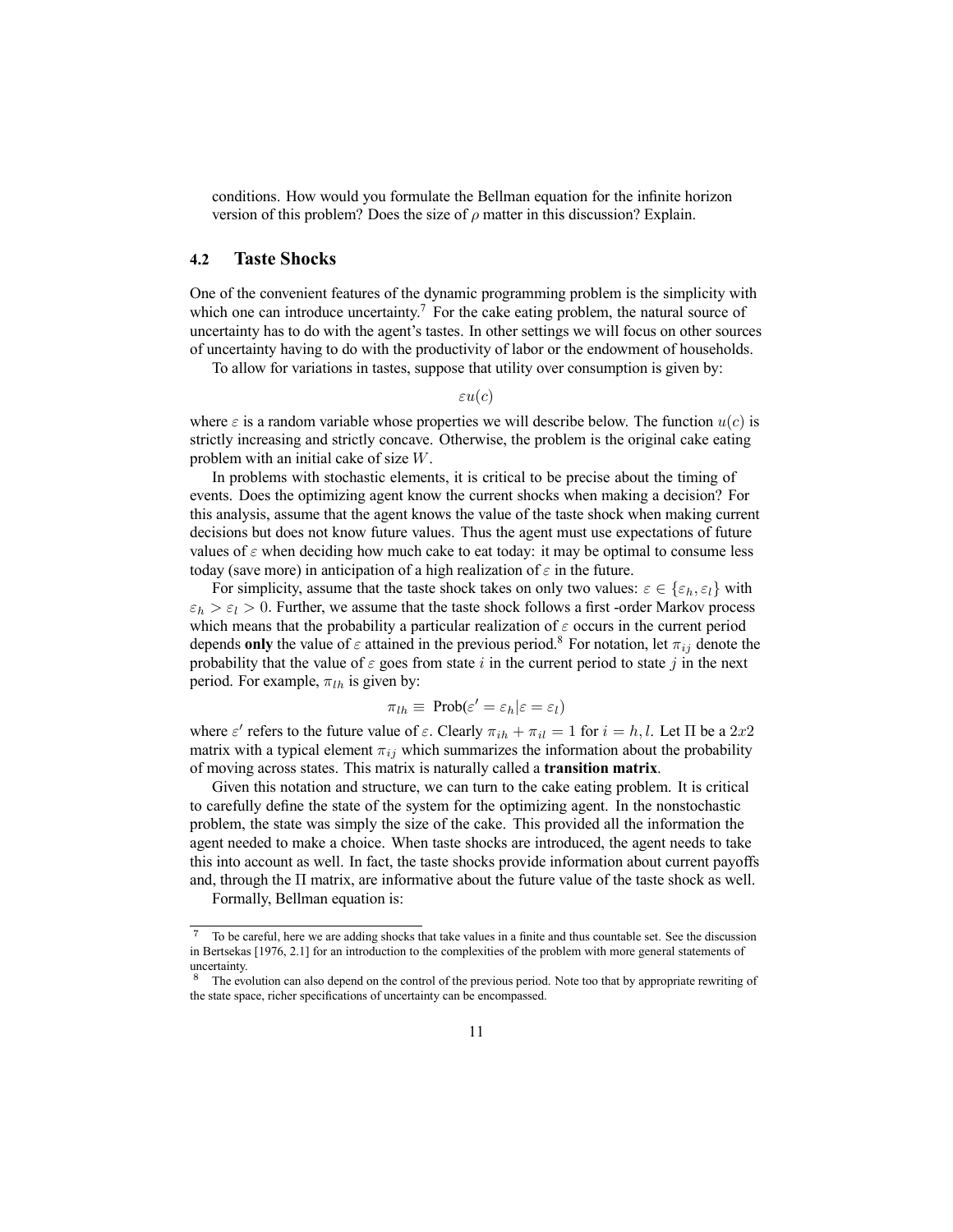$$
V(W,\varepsilon) = \max_{W'} \varepsilon u(W-W') + \beta E_{\varepsilon'|\varepsilon} V(W',\varepsilon')
$$

for all  $(W, \varepsilon)$  where  $W' = W - c$  as usual. Note that the conditional expectation is denoted here by  $E_{\varepsilon'|\varepsilon}V(W',\varepsilon')$  which, given  $\Pi$ , is something we can compute.

The first order condition for this problem is given by:

$$
\varepsilon u'(W - W') = \beta E_{\varepsilon'|\varepsilon} V_1(W', \varepsilon')
$$

for all  $(W, \varepsilon)$ . Using the functional equation to solve for the marginal value of cake, we find:

$$
\varepsilon u'(W - W') = \beta E_{\varepsilon'|\varepsilon} [\varepsilon' u'(W' - W'')] \tag{9}
$$

which, of course, is the stochastic Euler equation for this problem.

The optimal policy function is given by

 $W' = \varphi(W, \varepsilon)$ 

The Euler equation can be rewritten in these terms as:

$$
\varepsilon u'(W - \varphi(W, \varepsilon)) = \beta E_{\varepsilon'|\varepsilon} [\varepsilon' u'(\varphi(W, \varepsilon) - \varphi(\varphi(W, \varepsilon), \varepsilon')))]
$$

The properties of this policy function can then be deduced from this condition. Clearly both  $ε'$  and  $c'$  depend on the realized value of  $ε'$  so that the expectation on the right side of (9) cannot be split into two separate pieces.

#### **4.3 Discrete Choice**

To illustrate some of the flexibility of the dynamic programming approach, we build on this stochastic problem and suppose the cake must be eaten in one period. Perhaps we should think of this as the wine drinking problem recognizing that once a good bottle of wine is opened, it should be consumed! Further, we modify the transition equation to allow the cake to grow (depreciate) at rate  $\rho$ .

The problem is then an example of a dynamic, stochastic discrete choice problem. This is an example of a family of problems called **optimal stopping problems**. The common element in all of these problems is the emphasis on timing of a single event: when to eat the cake; when to take a job; when to stop school, when to stop revising a chapter, etc. In fact, for many of these problems, these choices are not once in a lifetime events and so we will be looking at problems even richer than the optimal stopping variety.

Let  $V^{E}(W, \varepsilon)$  and  $V^{N}(W, \varepsilon)$  be the value of eating the size W cake now  $(E)$  and waiting (N) respectively given the current taste shock,  $\varepsilon \in \{\varepsilon_h, \varepsilon_l\}$ . Then,

$$
V^E(W,\varepsilon)=\varepsilon u(W)
$$

and

$$
V^N(W) = \beta E_{\varepsilon'|\varepsilon} V(\rho W, \varepsilon').
$$

where

$$
V(W,\varepsilon) = \max(V^{E}(W,\varepsilon), V^{N}(W,\varepsilon)).
$$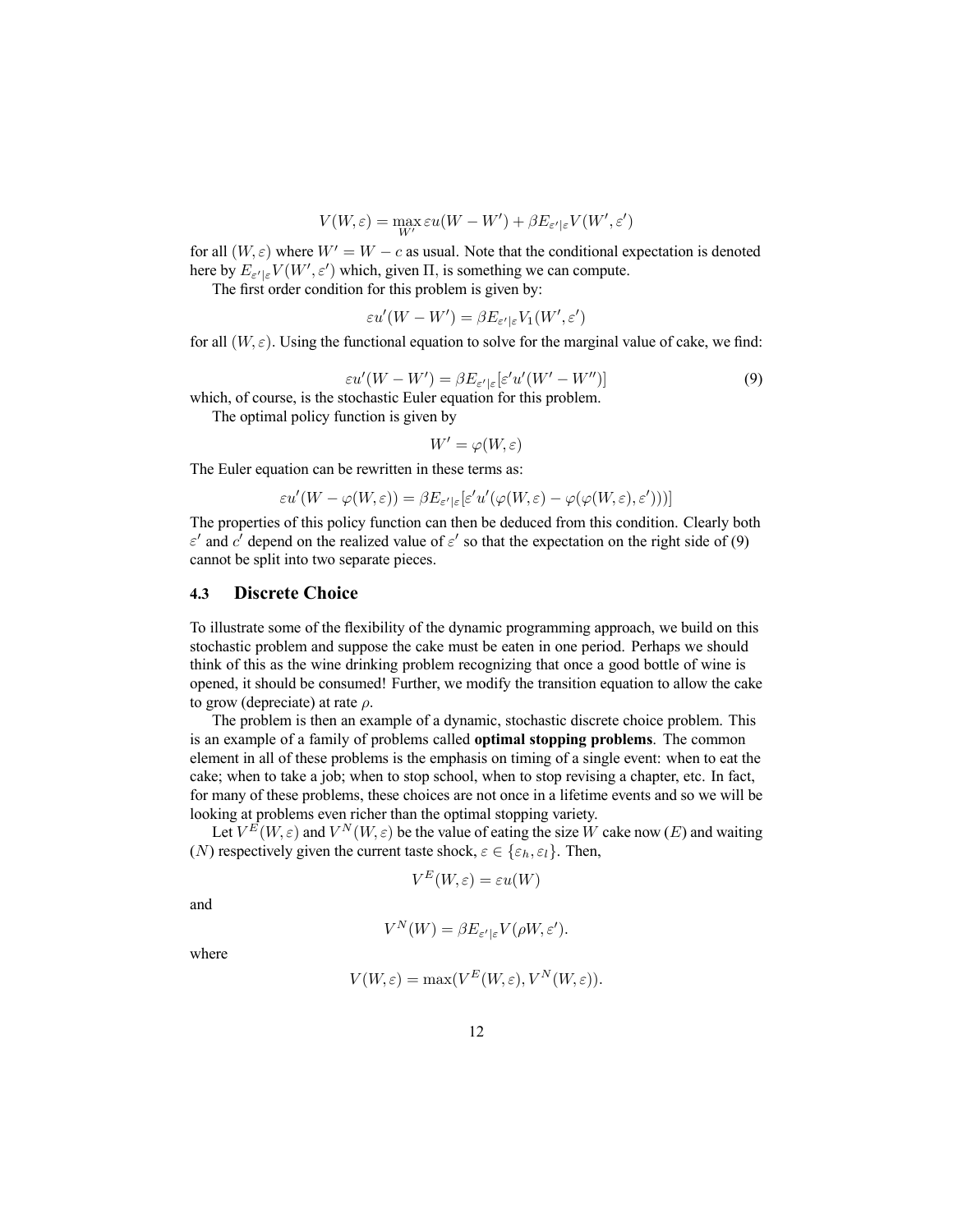To understand these terms,  $\varepsilon u(W)$  is the direct utility flow from eating the cake. Once the cake is eaten the problem has ended. So  $V^{E}(W, \varepsilon)$  is just a one-period return. If the agent waits, then there is no cake consumption in the current period and next period the cake is of size ( $\rho W$ ). As tastes are stochastic, then the agent choosing to wait must take expectations of the future taste shock,  $\varepsilon'$ . The agent has an option next period of eating the cake or waiting further. Hence the value of having the cake in any state is given by  $V(W, \varepsilon)$ , which is the value attained by maximizing over the two options of eating or waiting. The cost of delaying the choice is determined by the discount factor  $\beta$  while the gains to delay are associated with the growth of the cake, parameterize by  $\rho$ . Further, the realized value of  $\varepsilon$  will surely influence the relative value of consuming the cake immediately.

If  $\rho \leq 1$ , then the cake doesn't grow. In this case, there is no gain from delay when  $\varepsilon = \varepsilon_h$ . If the agent delays, then utility in the next period will have to be lower due to discounting and, with probability  $\pi_{hl}$ , the taste shock will switch from low to high. So, waiting to eat the cake in the future will not be desirable. Hence,

$$
V(W, \varepsilon_h) = V^E(W, \varepsilon_h) = \varepsilon_h u(W)
$$

for all W.

In the low  $\varepsilon$  state, matters are more complex. If  $\beta$  and  $\rho$  are sufficiently close to 1 then there is not a large cost to delay. Further, if  $\pi_{lh}$  is sufficiently close to 1, then it is likely that tastes will switch from low to high. Thus it will be optimal not to eat the cake in state  $(W, \varepsilon_l).$ <sup>9</sup>

Here are some additional exercises.

**Exercise 3**: Suppose that  $\rho = 1$ . For a given  $\beta$ , show that there exists a critical level of  $\pi_{lh}$ , denoted by  $\bar{\pi}_{lh}$  such that if  $\pi_{lh} > \bar{\pi}_{lh}$ , then the optimal solution is for the agent to wait when  $\varepsilon = \varepsilon_l$  and to eat the cake when  $\varepsilon_h$  is realized.

When  $\rho > 1$ , the problem is more difficult. Suppose that there are no variations in tastes:  $\varepsilon_h = \varepsilon_l = 1$ . In this case, there is a trade-off between the value of waiting (as the cake grows) and the cost of delay from discounting.

**Exercise 4**: Suppose that  $\rho > 1$  and  $u(c) = \frac{c^{1-\gamma}}{1-\gamma}$ . What is the solution to the optimal stopping problem when  $\beta \rho^{1-\gamma} < 1$ ? What happens if  $\beta \rho^{1-\gamma} > 1$ ? What happens when uncertainty is added.

# **5 General Formulation**

Building on the intuition gained from this discussion of the cake eating problem, we now consider a more formal abstract treatment of the dynamic programming approach.<sup>10</sup>

<sup>&</sup>lt;sup>9</sup> In the following chapter on the numerical approach to dynamic programming, we study this case in considerable detail.

<sup>&</sup>lt;sup>10</sup> This section is intended to be self-contained and thus repeats some of the material from the earlier examples. Our presentation is by design not as formal as say that provided in Bertsekas [1976] or Stokey-Lucas [1989]. The reader interested in more mathematical rigor is urged to review those texts and their many references.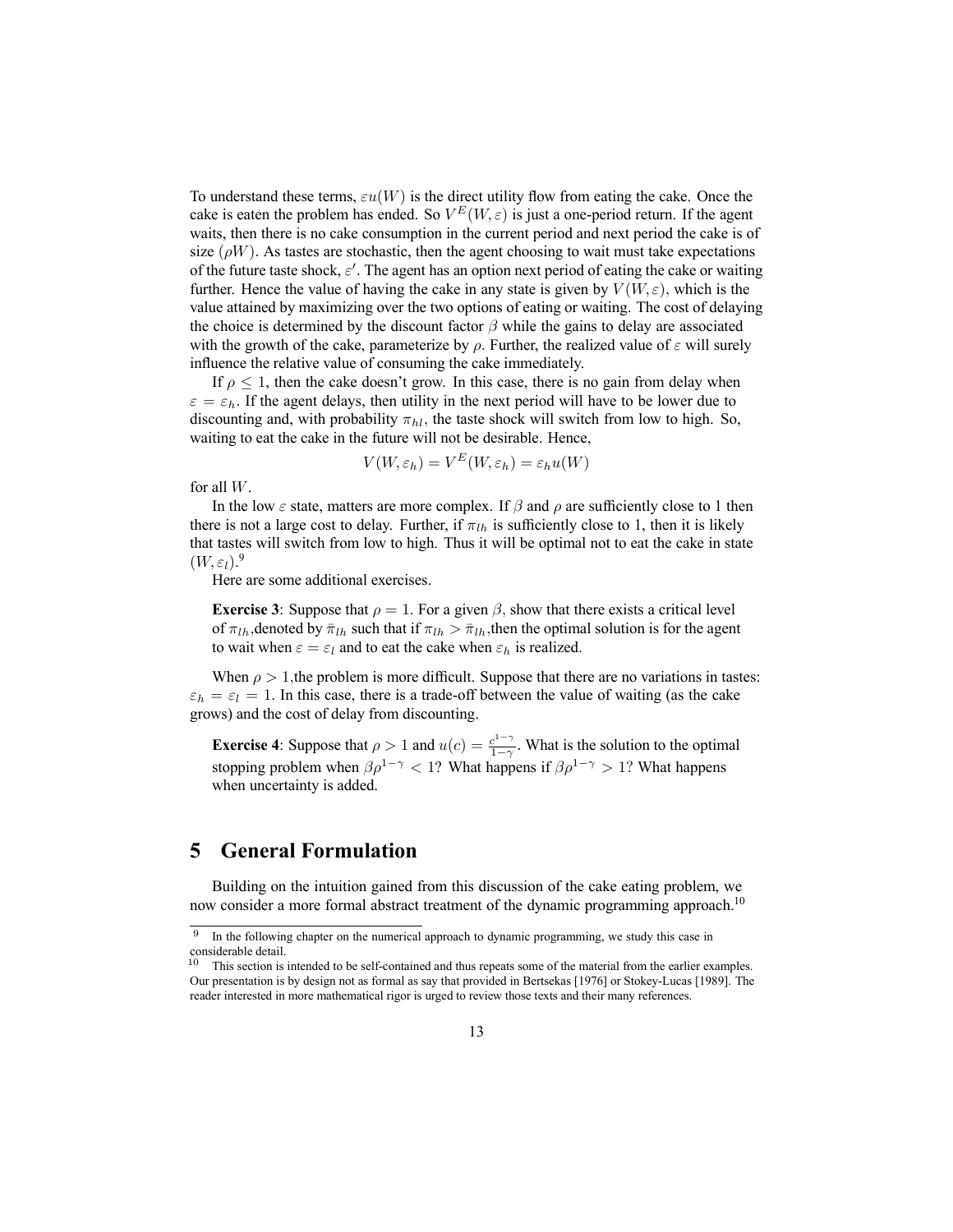We begin with a discussion of the non-stochastic problem and then add uncertainty to the formulation.

### **5.1 Non-Stochastic Case**

Consider the infinite horizon optimization problem of an agent with a payoff function for period t given by  $\tilde{\sigma}(s_t, c_t)$ . The first argument of the payoff function is termed the **state vector**,  $(s_t)$ . As noted above, this represents a set of variables that influences the agent's return within the period but, by assumption, these variables are outside of the agent's control within period t. The state variables evolve over time in a manner that may be influenced by the **control vector**  $(c_t)$ , the second argument of the payoff function. The connection between the state variables over time is given by the transition equation:

$$
s_{t+1} = \tau(s_t, c_t).
$$

So, given the current state and the current control, the state vector for the subsequent period is determined.

Note that the state vector has a very important property: it completely summarizes all of the information from the past that is needed to make a forward-looking decision. While preferences and the transition equation are certainly dependent on the past, this dependence is represented by  $s_t$ : other variables from the past do not affect current payoffs or constraints and thus cannot influence current decisions. This may seem restrictive but it is not: the vector  $s_t$  may include many variables so that the dependence of current choices on the past can be quite rich.

While the state vector is effectively determined by preferences and the transition equation, the researcher has some latitude in choosing the control vector. That is, there may be multiple ways of representing the same problem with alternative specifications of the control variables.

We assume that  $c \in C$  and  $s \in S$ . In some cases, the control is restricted to be in subset of C which depends on the state vector:  $c \in C(s)$ . Finally assume that  $\tilde{\sigma}(s, c)$  is bounded for  $(s, c) \in SxC$ .<sup>11</sup>

For the cake eating problem described above, the state of the system was the size of the current cake  $(W_t)$  and the control variable was the level of consumption in period t,  $(c_t)$ . The transition equation describing the evolution of the cake was given by

$$
W_{t+1} = W_t - c_t.
$$

Clearly the evolution of the cake is governed by the amount of current consumption. An equivalent representation, as expressed in (7), is to consider the future size of the cake as the control variable and then to simply write current consumption as  $W_{t+1} - W_t$ .

There are two final properties of the agent's dynamic optimization problem worth specifying: **stationarity** and **discounting**. Note that neither the payoff nor the transition equations depend explicitly on time. True the problem is dynamic but time *per se* is not of the essence. The optimal choice of the agent will be the same regardless of when he

<sup>&</sup>lt;sup>11</sup> Ensuring that the problem is bounded is an issue in some economic applications, such as the growth model. Often these problems are dealt with by bounding the sets C and S.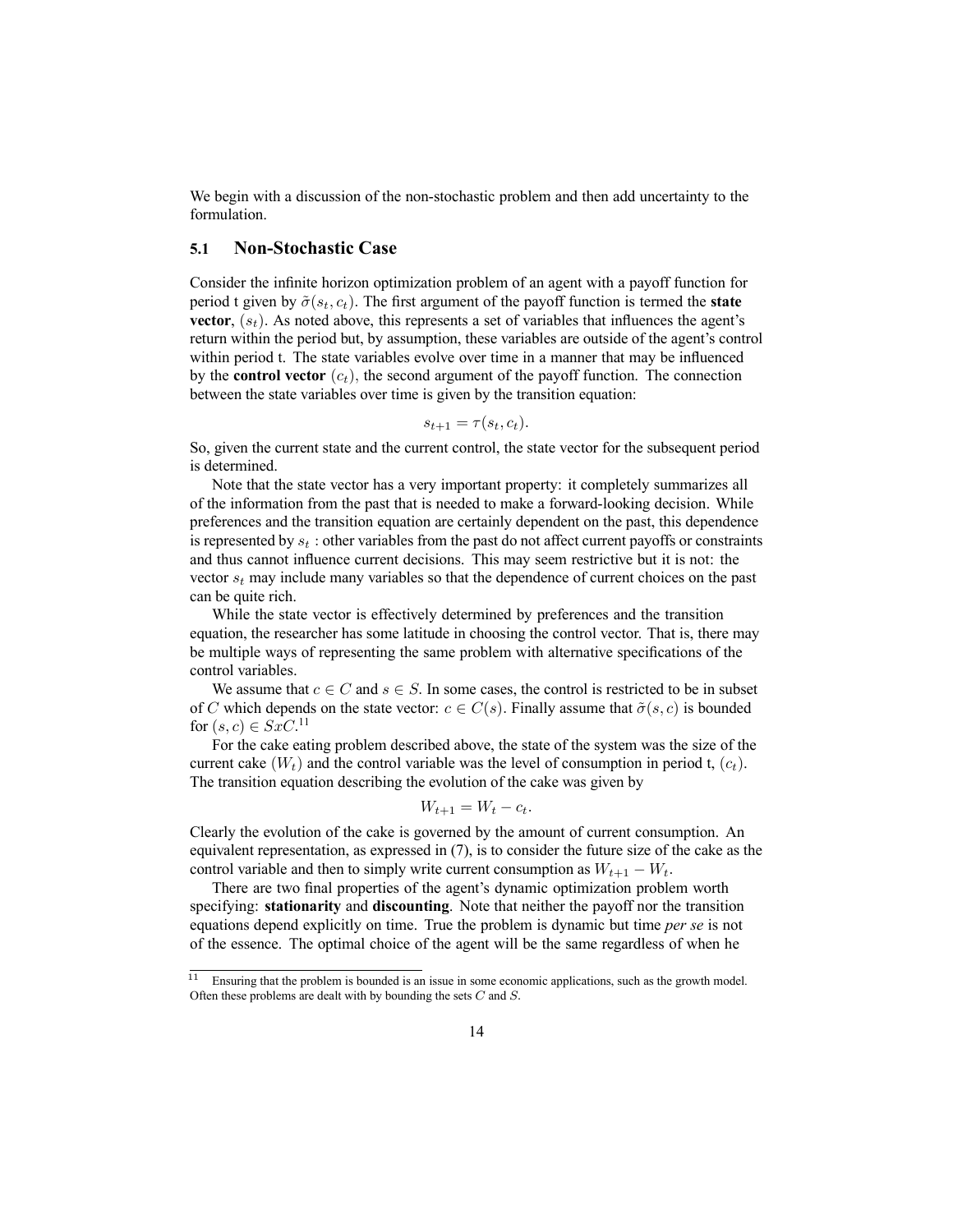optimizes. Stationarity is important both for the analysis of the optimization problem and for empirical implementation. In fact, because of stationarity we can dispense with time subscripts as the problem is completely summarized by the current values of the state variables.

The agent's preferences are also dependent on the rate at which the future is discounted. Let  $\beta$  denote the discount factor and assume that  $0 < \beta < 1$ . Then we can represent the agent's payoffs over the infinite horizon as

$$
\sum_{t=0}^{t=\infty} \beta^t \tilde{\sigma}(s_t, c_t)
$$
\n(10)

One approach to optimization is then to maximize (10) through the choice of  ${c_t}$  for  $t = 0, 1, 2, ...$  given  $s_0$  and subject to the transition equation. Let  $V(s_0)$  be the optimized value of this problem given the initial state.

Alternatively, one can adopt the dynamic program approach and consider the following equation, called Bellman's equation:

$$
V(s) = \max_{c \in C(s)} \tilde{\sigma}(s, c) + \beta V(s')
$$
\n(11)

for all  $s \in S$ , where  $s' = \tau(s, c)$ . Here time subscripts are eliminated, reflecting the stationarity of the problem. Instead, current variables are unprimed while future ones are denoted by a prime  $(')$ .

Alternatively, as in Stokey-Lucas [1989], the problem can be formulated as

$$
V(s) = \max_{s' \in \Gamma(s)} \sigma(s, s') + \beta V(s')
$$
 (12)

This is a more compact formulation and we will use it for our presentation.<sup>12</sup> Nonetheless, the presentations in Bertsekas [1976] and Sargent [1987] follow (11). Assume that  $S$  is a convex subset of  $\mathbb{R}^k$ .

Let the policy function that determines the optimal value of the control (the future state) given the state be given by  $s' = \phi(s)$ . Our interest is ultimately in the policy function since we generally observe the actions of agents rather than their levels of utility. Still, to determine  $\phi(s)$  we need to "solve" (12). That is, we need to find the value function that satisfies (12). It is important to realize that while the payoff and transition equations are primitive objects that models specify *a priori,* the value function is derived as the solution of the functional equation, (12)

There are many results in the lengthy literature on dynamic programming problems on the existence of a solution to the functional equation. Here, we present one set of sufficient conditions. The reader is referred to Bertsekas [1976], Sargent [1987] and Stokey-Lucas [1989] for additional theorems under alternative assumptions about the payoff and transition functions.<sup>13</sup>

 $12$  Essentially, this formulation inverts the transition equation and substitutes for c in the objective function. This substitution is reflected in the alternative notation for the return function.<br><sup>13</sup> Some of the emplications such that

Some of the applications explored in this book will not exactly fit these conditions either. In those cases, we will alert the reader and discuss the conditions under which there exists a solution to the functional equation.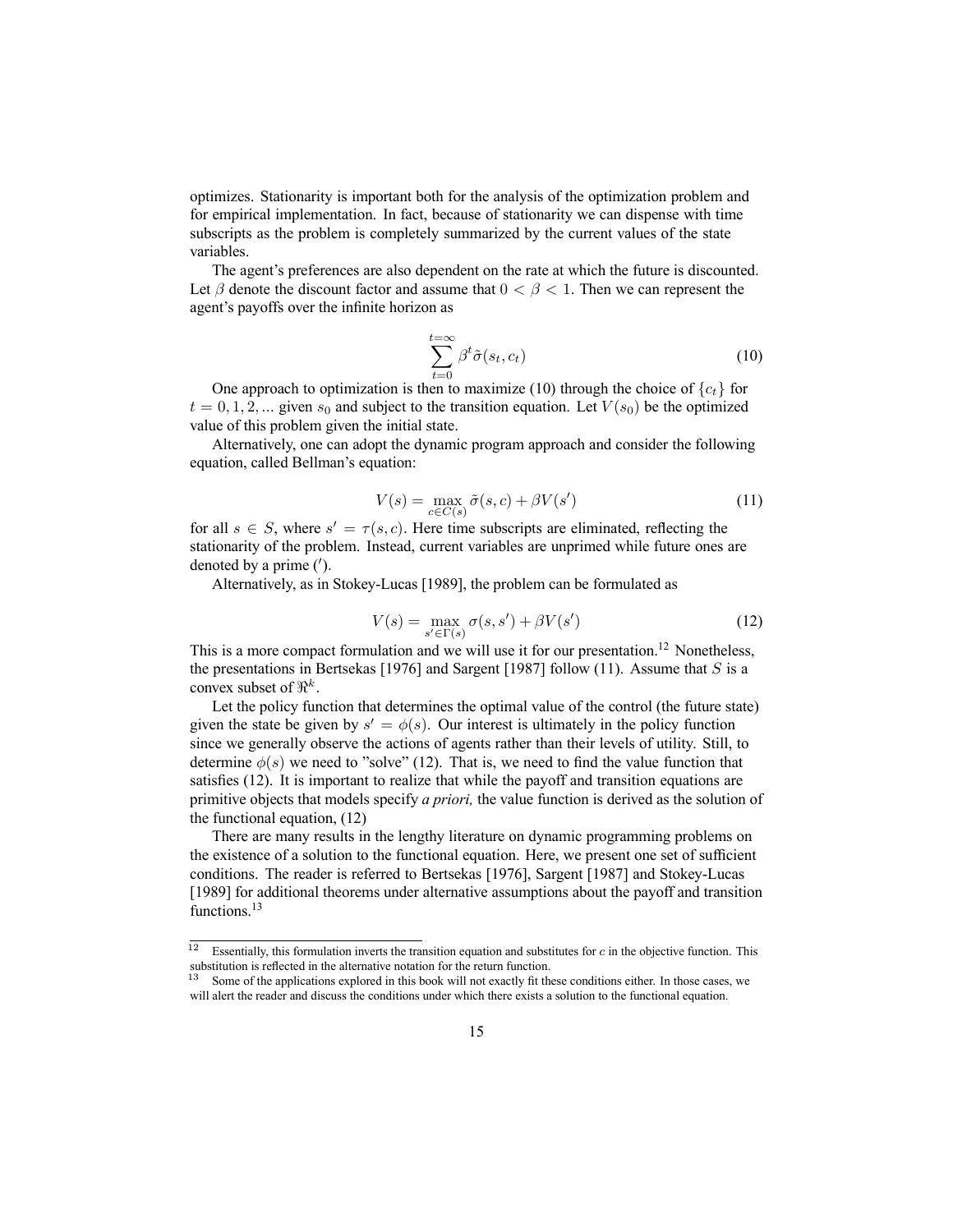**Theorem 1** *Assume*  $\sigma(s, c)$  *is real-valued, continuous and bounded,*  $0 < \beta < 1$  *and the constraint set is non-empty, compact-valued and continuous, then there exists a unique value function*  $V(s)$  *that solves* (12)

Proof: See Stokey-Lucas [1989, Theorem 4.6].

Instead of a formal proof, we give an intuitive sketch. The key component in the analysis is the definition of an operator, commonly denoted as  $T$ , defined by:

$$
T(W)(s) = \max_{s' \in \Gamma(s)} \sigma(s, s') + \beta W(s')
$$
 for all  $s \in S$ .<sup>14</sup>

So, this mapping takes a guess on the value function and, working through the maximization for all s, produces another value function,  $T(W)(s)$ . Clear, any  $V(s)$  such that  $V(s) = T(V)(s)$  for all  $s \in S$  is a solution to (12). So, we can reduce the analysis to determining the fixed points of  $T(W)$ .

The fixed point argument proceeds by showing the  $T(W)$  is a contraction using a pair of sufficient conditions from Blackwell [1965]. This implies that: (i) there is a unique fixed point and (ii) this fixed point can be reached by an iteration process using an arbitrary initial condition. The first property is reflected in the theorem given above and the second is used extensively as a means of finding the solution to  $(12)$ .<sup>15</sup>

Blackwell's conditions are: (i) monotonicity and (ii) discounting of the mapping  $T(V)$ . **Monotonicity** means that if  $W(s) \ge Q(s)$  for all  $s \in S$ , then  $T(W)(s) \ge T(Q)(s)$  for all  $s \in S$ . This property can be directly verified from the fact that  $T(V)$  is generated by a maximization problem. So that if one adopts the choice of  $c_Q(s)$  obtained from

$$
\max_{s' \in \Gamma(s)} \sigma(s, s') + \beta Q(s') \text{ for all } s \in S.
$$

When the proposed value function is  $W(s)$  then:

$$
T(W)(s) = \max_{s' \in \Gamma(s)} \sigma(s, s') + \beta W(s') \ge \sigma(s, c_Q(s)) + \beta W(c_Q(s))
$$
  
 
$$
\ge \sigma(s, c_Q(s)) + \beta Q(c_Q(s)) \equiv T(Q)(s)
$$

for all  $s \in S$ .

**Discounting** means that adding a constant to W leads  $T(W)$  to increase by less than this constant. That is, for any constant k,  $T(W + k)(s) \leq T(W)(s) + \beta k$  for all  $s \in S$  where  $\beta \in [0, 1)$ . The term discounting reflects the fact that  $\beta$  must be less than 1. This property is easy to verify in the dynamic programming problem:

$$
T(W + k) = \max_{s' \in \Gamma(s)} \sigma(s, s') + \beta[W(s') + k] = T(W) + \beta k
$$
, for all  $s \in S$ 

since we assume that the discount factor is less than 1.

Besides these properties, there are two other points of note concerning this application of the contraction mapping theorem. First, this theorem not only implies the existence of a unique solution to (12) but also provides a way to find such a solution. Let  $V_0(s)$  for all for all  $s \in S$  be an initial guess of the solution to (12). Consider  $V_1 = T(V_0)$ . If  $V_1 = V_0$  for all

<sup>&</sup>lt;sup>14</sup> The notation dates back at least to Bertsekas [1976].

<sup>15</sup> Bertsekas proves a version of this theorem directly though his proof uses monotonicity and discounting.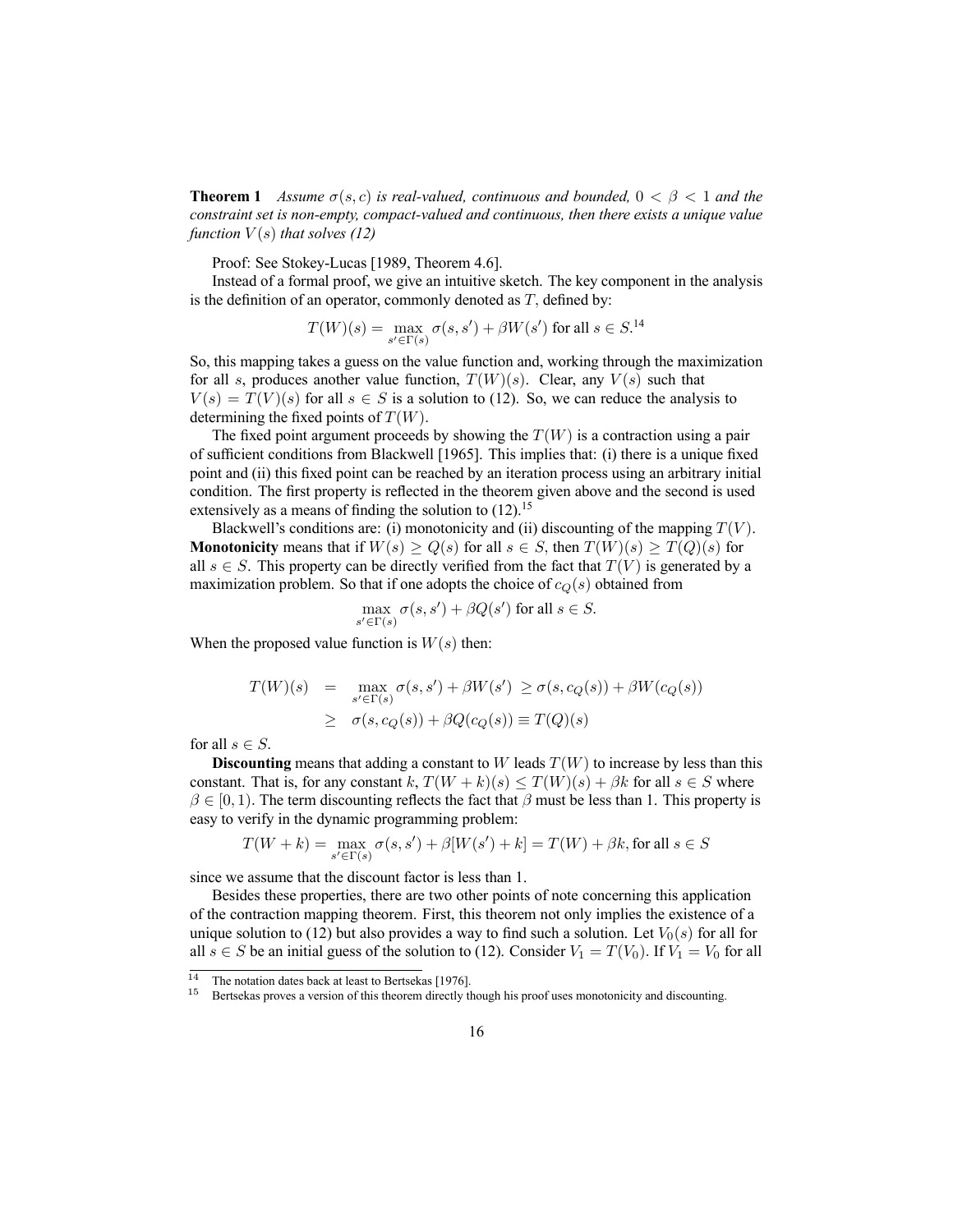s ∈ S, then we have the solution. Else, consider  $V_2 = T(V_1)$  and continue until  $T(V) = V_1$ so that the functional equation is satisfied. Of course, in general, there is no reason to think that this iterative process will converge. However, if  $T(V)$  is a contraction, as it is for our dynamic programming framework, then the  $V(s)$  that satisfies (12) can be found from the iteration of  $T(V_0(s))$  for any initial guess,  $V_0(s)$ . This procedure is called **value function iteration** and will be a valuable tool for applied analysis of dynamic programming problems.

The second property of immense value is that the value function that satisfies (12) may inherit some properties from the more primitive functions that are the inputs into the dynamic programming problem: the payoff and transition equations. As we shall see, the property of strict concavity is useful for various applications.<sup>16</sup> The result is given formally by:

**Theorem 2** *Assume*  $\sigma(s, s')$  *is real-valued, continuous, concave and bounded,*  $0 < \beta < 1$ , S is a convex subset of  $\Re^k$  and the constraint set is non-empty, compact-valued, convex and *continuous, then the unique solution to (12) is strictly concave. Further,*  $\phi(s)$  *is a continuous, single-valued function.*

Proof: See Theorem 4.8 in Stokey-Lucas [1989].

The proof of the theorem relies on showing that strict concavity is preserved by  $T(V)$ : i.e. if  $V(s)$  is strictly concave, then so is  $T(V(s))$ . Given that  $\sigma(s, c)$  is concave, then we can let our initial guess of the value function be the solution to the one-period problem:

$$
V_0(s) \equiv \max_{s' \in \Gamma(s)} \sigma(s, s')
$$

which will be strictly concave. Since  $T(V)$  preserves this property then the solution to (12) will be strictly concave.

As noted earlier, our interest is in the policy function. Note that from this theorem, there is a stationary policy **function** which depends only on the state vector. This result is important for econometric application since stationarity is often assumed in characterizing the properties of various estimators.

The cake eating example relied on the Euler equation to determine some properties of the optimal solution. However, the first-order condition from (12) combined with the strict concavity of the value function is useful in determining properties of the policy function. Benveniste and Schienkman [1979] provide conditions such that  $V(s)$  is differentiable (Stokey-Lucas [1989], Theorem 4.11). In our discussion of applications, we will see arguments that use the concavity of the value function to characterize the policy function.

#### **5.2 Stochastic Dynamic Programming**

While the nonstochastic problem is perhaps a natural starting point, in terms of applications it is necessary to consider stochastic elements. Clearly the stochastic growth model, consumption/savings decisions by households, factor demand by firms, pricing decisions by sellers, search decisions all involve the specification of dynamic stochastic environments.

<sup>16</sup> Define  $\sigma(s, s')$  as concave if  $\sigma(\lambda(s_1, s_1') + (1 - \lambda)(s_2, s_2')) \geq \lambda \sigma(s_1, s_1') + (1 - \lambda)\sigma(s_2, s_2')$  for all  $0 < \lambda < 1$  where the inequality is strict if  $s_1 \neq s_2$ .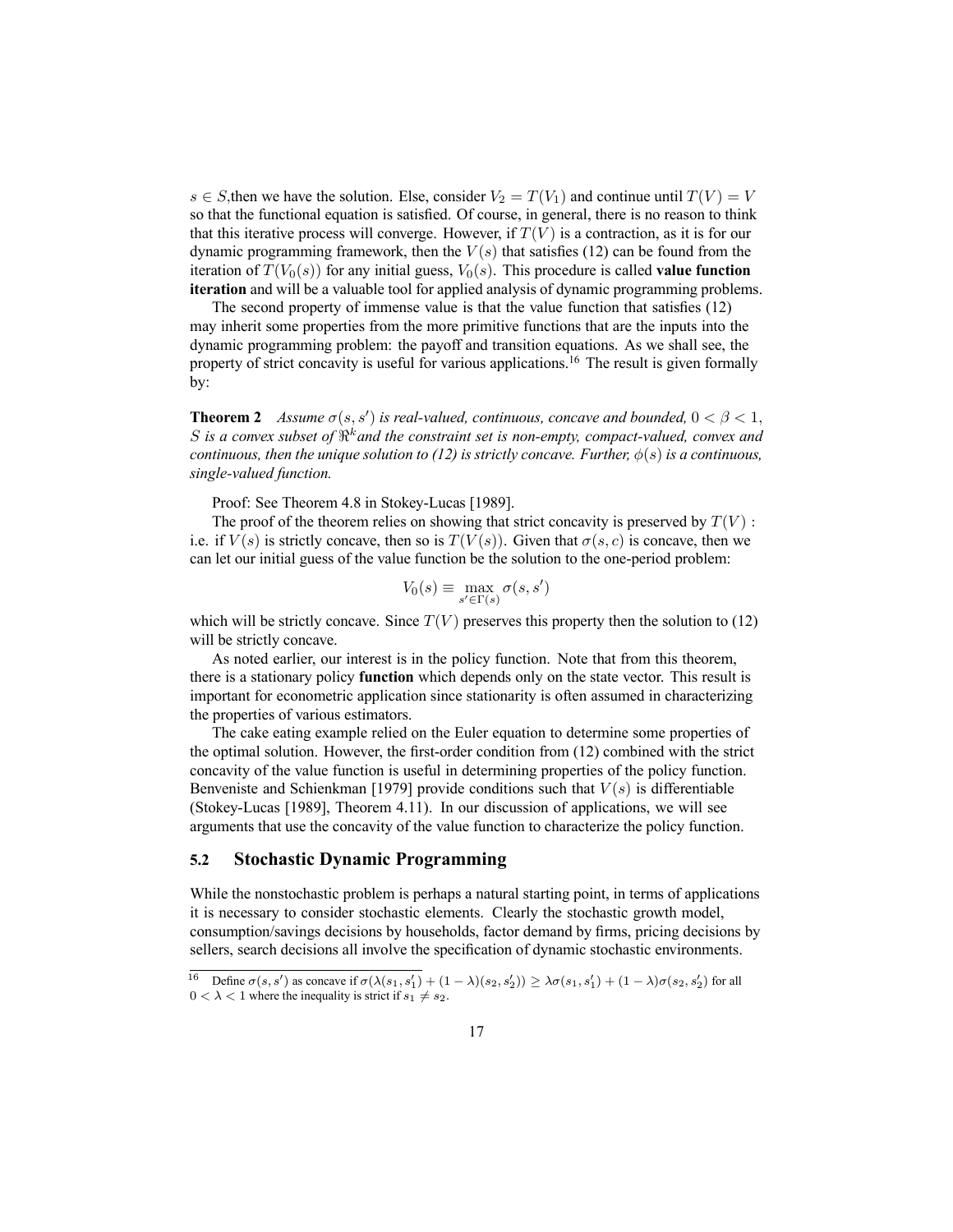While stochastic elements can be added in many ways to dynamic programming problems, we consider the following formulation which is used in our applications. Letting  $\varepsilon$  represent the current value of a vector of "shocks"; i.e. random variables that are partially determined by nature. Let  $\varepsilon \in \Psi$  which is assumed to be a finite set.<sup>17</sup> Then using the notation developed above, the functional equation becomes:

$$
V(s,\varepsilon) = \max_{s' \in \Gamma(s,\varepsilon)} \sigma(s,s',\varepsilon) + \beta E_{\varepsilon'|\varepsilon} V(s',\varepsilon')
$$
(13)

for all  $(s, \varepsilon)$ .

Further, we have assumed that the stochastic process itself is purely exogenous as the distribution of  $\varepsilon'$  depends on  $\varepsilon$  but is independent of the current state and control. Note too that the distribution of  $\varepsilon'$  depends on only the realized value of  $\varepsilon$  : i.e.  $\varepsilon$  follows a first-order Markov process. This is not restrictive in the sense that if values of shocks from previous periods were relevant for the distribution of  $\varepsilon'$ , then they could simply be added to the state vector.

Finally, note that the distribution of  $\varepsilon'|\varepsilon$  is time invariant. This is analogous to the stationarity properties of the payoff and transition equations.. In this case, the conditional probability of  $\varepsilon'$   $|\varepsilon$  are characterized by a transition matrix,  $\Pi$ . The element  $\pi_{ij}$  of this matrix is defined as:

$$
\pi_{ij} \equiv \text{Prob}(\varepsilon' = \varepsilon_j | \varepsilon = \varepsilon_i)
$$

which is just the likelihood that  $\varepsilon_i$  occurs in the next period, given that  $\varepsilon_i$  occurs today. Thus this transition matrix is used to compute the transition probabilities in (13). Throughout we assume that  $\pi_{ij} \in (0, 1)$  and  $\sum_j \pi_{ij} = 1$  for each i. With this structure:

**Theorem 3** *If*  $\sigma(s, s', \varepsilon)$  *is real-valued, continuous, concave and bounded,*  $0 < \beta < 1$  *and the constraint set is compact and convex, then:*

- 1. there exists a unique value function  $V(s, \varepsilon)$  that solves (13)
- 2. there exists a stationary policy function,  $\phi(s, \varepsilon)$ .

Proof: As in the proof of Theorem 2, this is a direct application of Blackwell's Theorem. That is, with  $\beta$  < 1, discounting holds. Likewise, monotonicity is immediate as in the discussion above. See also the proof of Proposition 2 in Bertsekas [1976, Chp. 6].

### **6 References**

Bellman, R. *Dynamic Programming*, Princeton, N.J.: Princeton University Press, 1957. Bertsekas, D. *Dynamic Programming and Stochastic Control*, New York: Academic Press, 1976.

<sup>&</sup>lt;sup>17</sup> As noted earlier, this structure is stronger than necessary but accords with the approach we will take in our empirical implementation. The results reported in Bertsekas [1976] require that Ψ is countable.